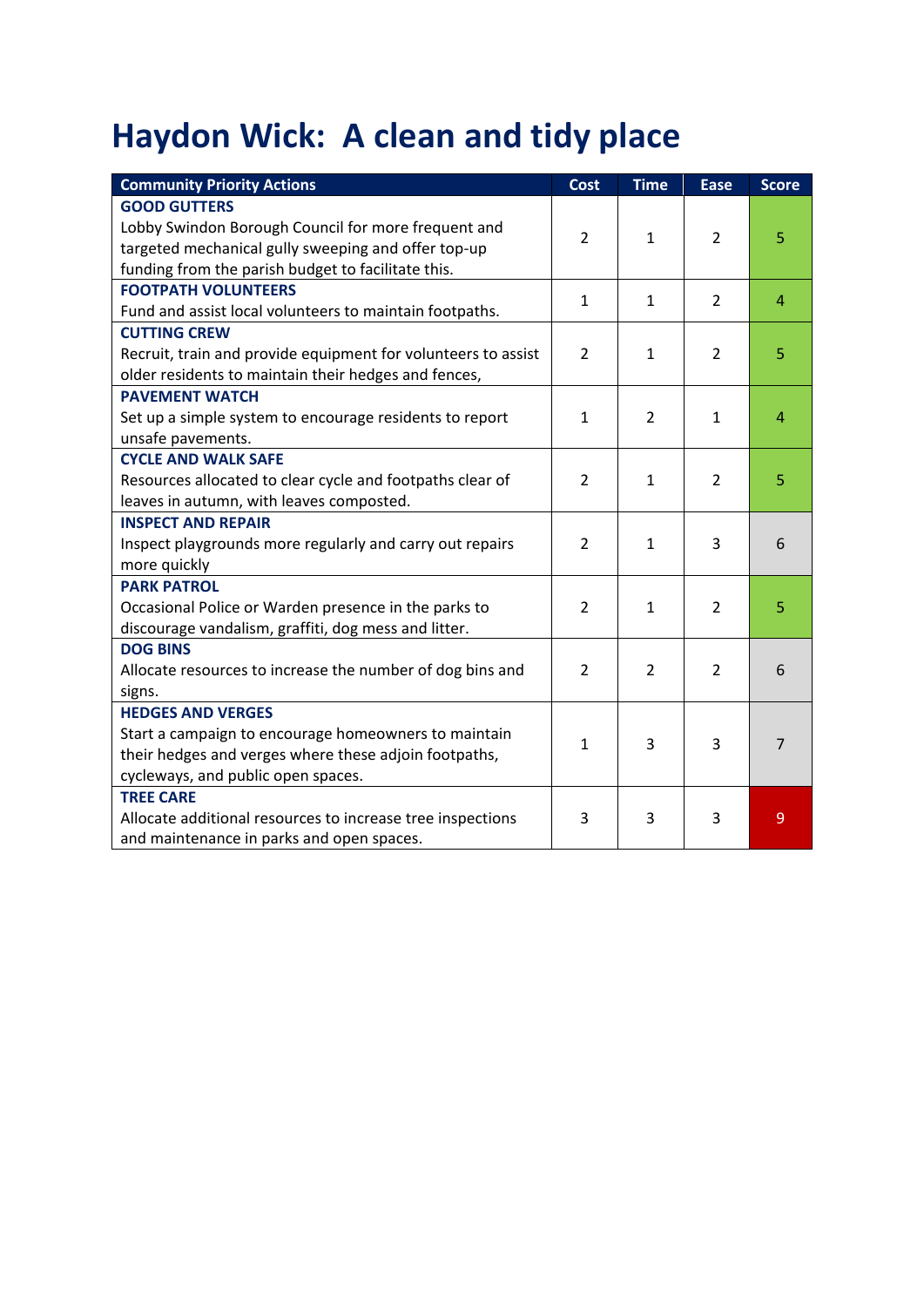## **Haydon Wick: A kind and caring place**

| <b>Community Priority Actions</b>                              | <b>Cost</b>    | <b>Time</b>    | <b>Ease</b>    | <b>Score</b>   |
|----------------------------------------------------------------|----------------|----------------|----------------|----------------|
| <b>YOUTH OUTREACH</b>                                          |                |                |                |                |
| Fund and additional youth worker or extended youth work        | $\overline{2}$ | 3              | $\overline{2}$ | $\overline{7}$ |
| hours to target teenagers.                                     |                |                |                |                |
| <b>PLAY4ALL</b>                                                |                |                |                |                |
| Accessible play activities and equipment for kids of all       | 3              | $\overline{2}$ | 3              | 8              |
| abilities.                                                     |                |                |                |                |
| <b>DEMENTIA FRIENDS</b>                                        |                |                |                |                |
| Launch a campaign to recruit and train more Dementia           | $\mathbf{1}$   | $\mathbf{1}$   | 1              | 3              |
| Friends in Haydon Wick, including local businesses.            |                |                |                |                |
| <b>CARE ABOUT COST</b>                                         |                |                |                |                |
| In hard times, be more mindful of the impact of council tax    | $\mathbf{1}$   | 3              | $\overline{2}$ | 6              |
| rises and seek external funding to support community           |                |                |                |                |
| priorities.                                                    |                |                |                |                |
| <b>LISTEN UP</b>                                               |                |                |                |                |
| Open up more two-way dialogue with residents, listen and       | 1              | $\mathbf{1}$   | 1              | 3              |
| respond.                                                       |                |                |                |                |
| <b>SENIOR SERVICE</b>                                          |                |                |                |                |
| Create a directory of indoor and outdoor activities for older  | $\mathbf{1}$   | $\mathbf{1}$   | 1              | 3              |
| people.                                                        |                |                |                |                |
| <b>VOLUNTEER SUPPORT NETWORK</b>                               |                |                |                |                |
| Recruit volunteers to provide support for the more isolated,   | $\mathbf{1}$   | 3              | $\mathbf{1}$   | 5              |
| frail, and vulnerable members of the local community.          |                |                |                |                |
| <b>FOCUS ON HEALTH</b>                                         |                |                |                |                |
| Promote local health clubs, fitness classes and allocate funds | $\overline{2}$ | $\overline{2}$ | $\overline{2}$ | 6              |
| to plug gaps in provision.                                     |                |                |                |                |
| <b>YOUTH CHOICE</b>                                            |                |                |                |                |
| Set aside a cash pot and invite youth groups to pitch their    | $\overline{2}$ | $\overline{2}$ | 3              | $\overline{7}$ |
| project ideas - Dragon's Den style.                            |                |                |                |                |
| <b>WHEEL FRIENDLY</b>                                          |                |                |                |                |
| Engage users of wheelchairs and powered scooters to            | $\mathbf{1}$   | 1              | $\overline{2}$ | 4              |
| highlight access issues in the Town.                           |                |                |                |                |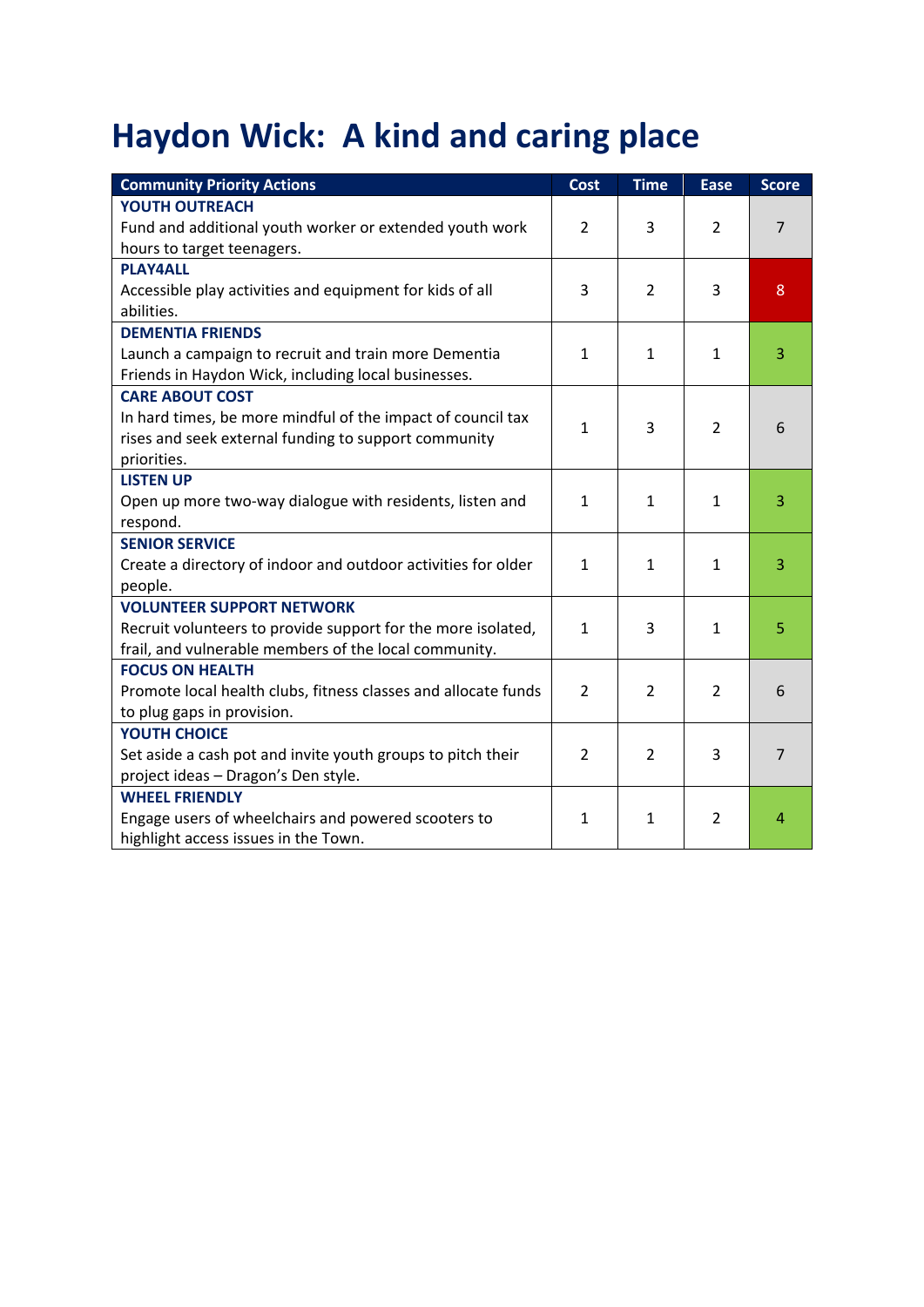## **Haydon Wick: A green and sustainable place**

| <b>Community Priority Actions</b>                             | <b>Cost</b>    | <b>Time</b>    | <b>Ease</b>    | <b>Score</b>   |
|---------------------------------------------------------------|----------------|----------------|----------------|----------------|
| <b>CYCLE4LIFE</b>                                             |                |                |                |                |
| Promote safe cycle routes and promote/fund cycle training     | 3              | 3              | $\overline{2}$ | 8              |
| for local children.                                           |                |                |                |                |
| <b>ENERGISE</b>                                               |                |                |                |                |
| Examine the feasibility of starting a micro energy generation | $\overline{2}$ | 3              | $\overline{2}$ | $\overline{7}$ |
| scheme working with Wiltshire Wildlife Trust.                 |                |                |                |                |
| <b>WILDWICK</b>                                               |                |                |                |                |
| A volunteer-led programme to encourage wildlife by            | $\mathbf{1}$   | $\mathbf{1}$   | $\overline{2}$ | $\overline{4}$ |
| creating new habitats such as hedgerows meadows and           |                |                |                |                |
| ponds and providing nest/bat/hedgehog/bug boxes.              |                |                |                |                |
| <b>CLIMATE ACTION</b>                                         | 3              | 3              | 3              | 9              |
| Initiate an action plan to tackle the climate emergency.      |                |                |                |                |
| <b>PANTRY PROJECT</b>                                         |                |                |                |                |
| Work with local supermarkets to reuse time limited foods to   | $\mathbf{1}$   | $\overline{2}$ | $\overline{2}$ | 3              |
| help those on low incomes.                                    |                |                |                |                |
| <b>PLANET PLANNING</b>                                        |                |                |                |                |
| Develop a planning checklist to ensure all new development    | $\mathbf{1}$   | $\mathbf{1}$   | $\mathbf{1}$   | 3              |
| in the Town is carbon neutral.                                |                |                |                |                |
| <b>TREES4LIFE</b>                                             |                |                |                |                |
| Fund tree planting across the Town to help address global     | $\overline{2}$ | $\mathbf{1}$   | $\mathbf{1}$   | $\overline{4}$ |
| warming and capture carbon and engage volunteers in           |                |                |                |                |
| planting days.                                                |                |                |                |                |
| <b>NATURE BENCHES</b>                                         |                |                |                |                |
| Provide new benches at sites where people can sit and enjoy   | 2              | 2              | $\overline{2}$ | 6              |
| nature.                                                       |                |                |                |                |
| <b>CARBON ZERO</b>                                            |                |                |                |                |
| Use the free online tools to map Haydon Wick's carbon         | $\mathbf{1}$   | 3              | $\mathcal{P}$  | 6              |
| footprint and launch community campaign to reduce             |                |                |                |                |
| carbon.                                                       |                |                |                |                |
| <b>GREEN GYM</b>                                              |                |                |                |                |
| Outdoor exercise facilities, equipment, jogging trails, park  | 3              | $\overline{2}$ | $\overline{2}$ | $\overline{7}$ |
| runs, etc.                                                    |                |                |                |                |